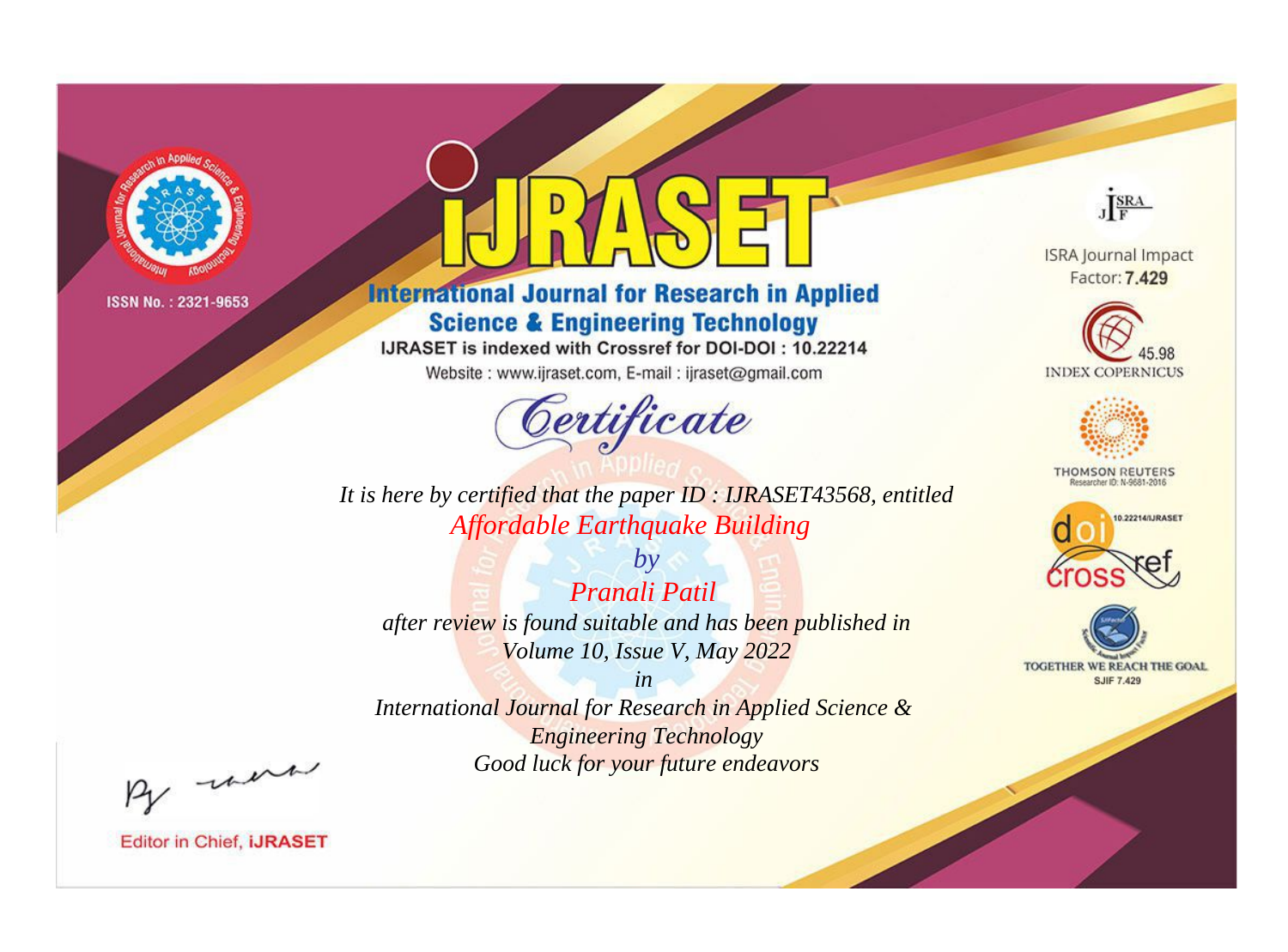

# **International Journal for Research in Applied Science & Engineering Technology**

IJRASET is indexed with Crossref for DOI-DOI: 10.22214

Website: www.ijraset.com, E-mail: ijraset@gmail.com



JERA

**ISRA Journal Impact** Factor: 7.429





**THOMSON REUTERS** 



TOGETHER WE REACH THE GOAL **SJIF 7.429** 

*It is here by certified that the paper ID : IJRASET43568, entitled Affordable Earthquake Building*

*by Aditya Kolhe after review is found suitable and has been published in Volume 10, Issue V, May 2022*

*in* 

*International Journal for Research in Applied Science & Engineering Technology Good luck for your future endeavors*

By morn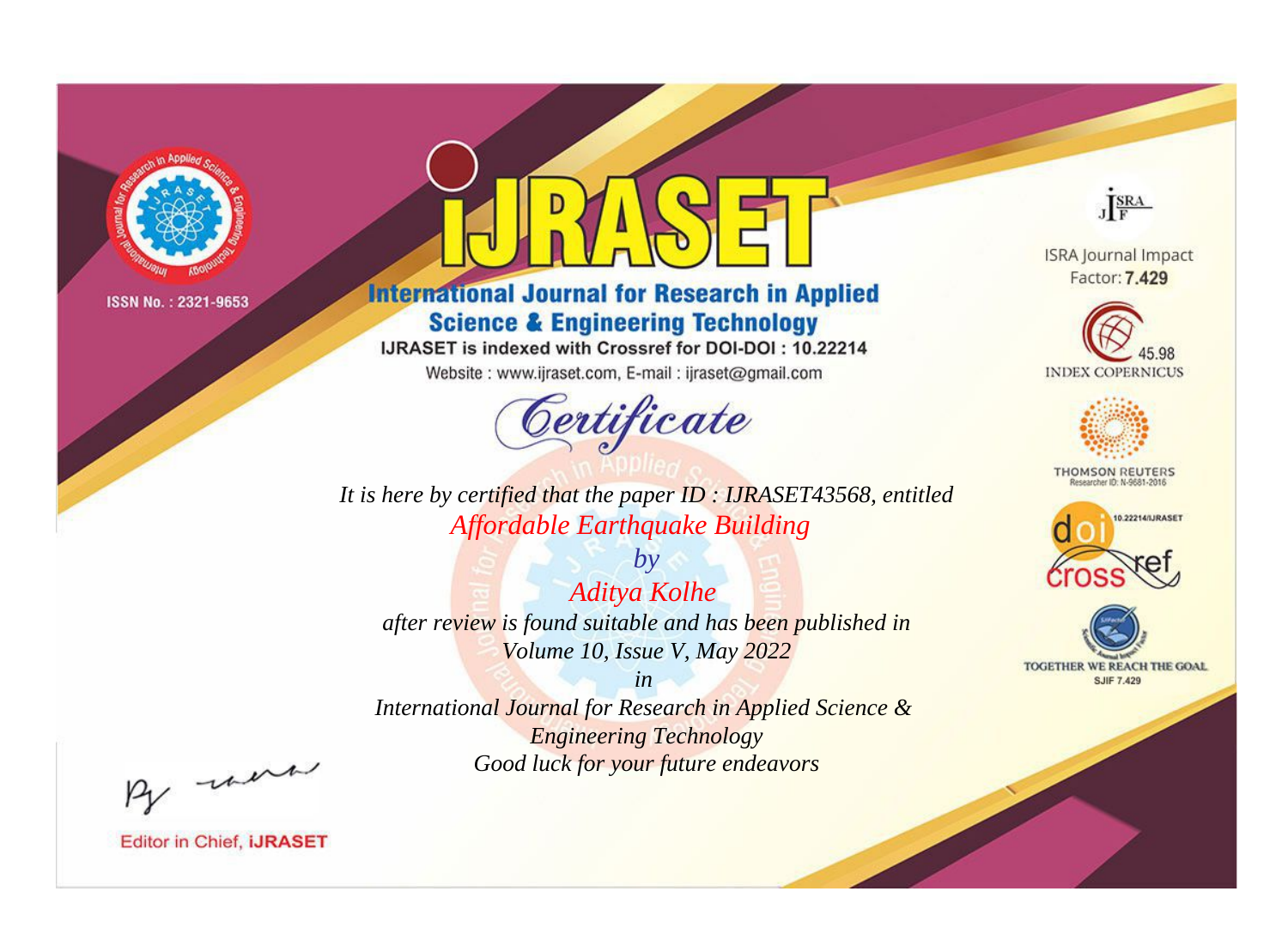

# **International Journal for Research in Applied Science & Engineering Technology**

IJRASET is indexed with Crossref for DOI-DOI: 10.22214

Website: www.ijraset.com, E-mail: ijraset@gmail.com



JERA

**ISRA Journal Impact** Factor: 7.429





**THOMSON REUTERS** 



TOGETHER WE REACH THE GOAL **SJIF 7.429** 

*It is here by certified that the paper ID : IJRASET43568, entitled Affordable Earthquake Building*

*by Aditya Walhekar after review is found suitable and has been published in Volume 10, Issue V, May 2022*

*in* 

*International Journal for Research in Applied Science & Engineering Technology Good luck for your future endeavors*

By morn